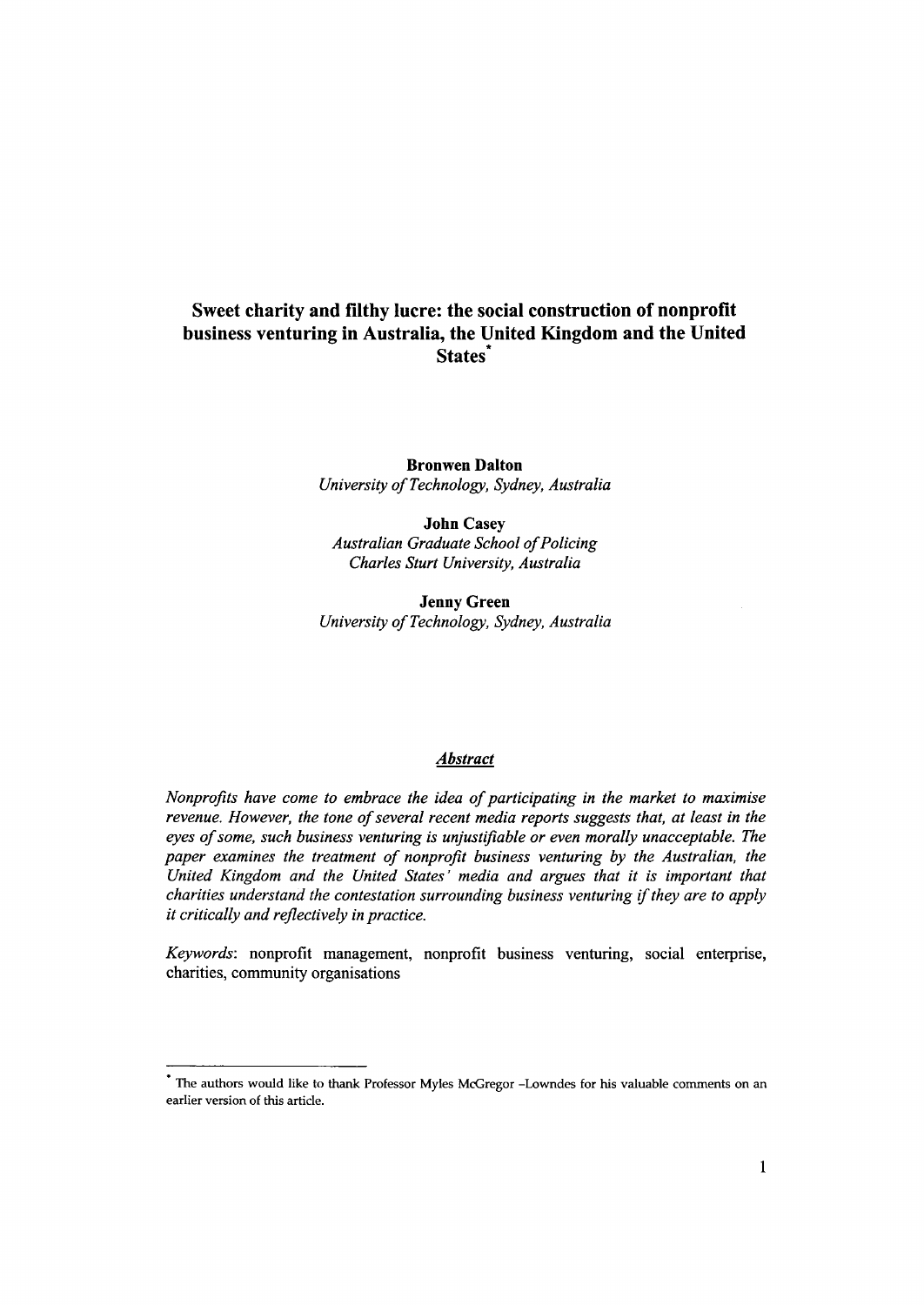### **I. Introduction**

The literature on business venturing provides us with few clues as to how people outside the nonprofit sector understand the concept and more generally form judgements about the commercial activities of charities. However, several recent media reports suggest that there is a gap between the perceptions of the public and the charities that undertake such activities. While many nonprofits have come to embrace the idea of participating in the market to maximise their revenue, the tone of recent media reports suggests that, at least in the eyes of some, such forays into the market are unjustifiable or even morally questionable. The paper looks at nonprofit business venturing in Australia, the United Kingdom and the United States. After an examination of the interpretations of business venturing by scholars, its treatment by nonprofit and business representatives and the media are examined. The paper argues that it is important that charities understand the meanings and contestation surrounding their ventures into business, and social enterprise more broadly, not only to protect their reputation, but also if they are to apply it critically and reflectively in practice and participate in contemporary debates about its place in nonprofit management. It is also important for charities to be aware how such public sentiment can be exaggerated or manipulated by for-profits who argue that nonprofit business venturing is a source of "unfair" competition and grounds for revoking a nonprofit's tax exemption status.

## **II. What is the difference between business venturing and social enterprise?**

Nonprofit associations draw their revenue from a wide range of sources. These sources include governments (in the form of grants and contracts), members and other users of their services who pay fees and revenue raised through fundraising activities. In recent times, however, one of the fastest growing sources of revenue has been from the returns made from commercial activities. Behind this trend are a wide range of motivations from those non-profits who seek involvement primarily to secure a reliable revenue stream to others whose hope to achieve some social purpose.

The practice by which nonprofits engage in entrepreneurial activity as a means of raising revenue is generally referred to as business venturing, a term that will also be used in this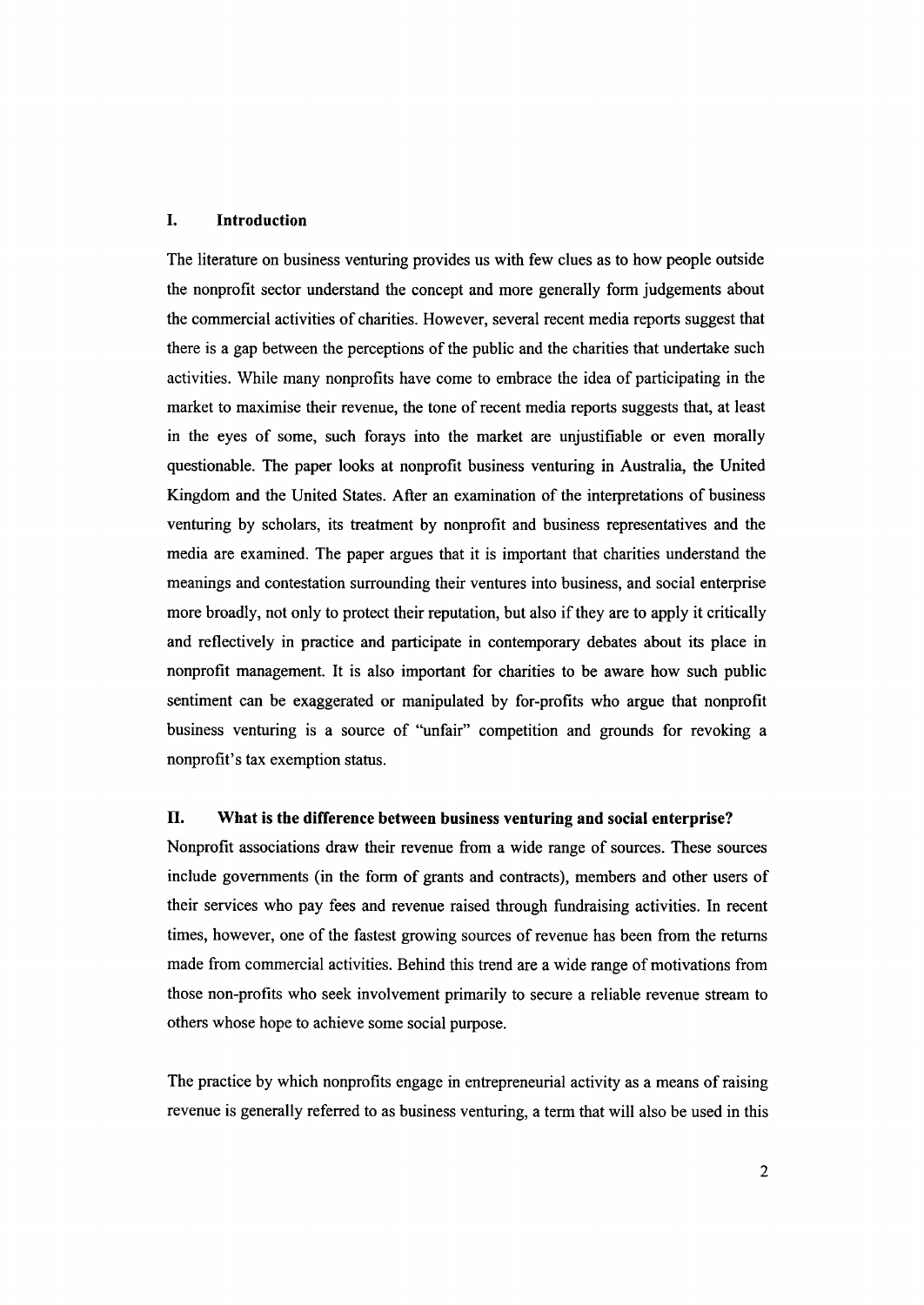paper. Business venturing can be defined as regularly conducted activities that involve the sale of goods and services to benefit a nonprofit organisation's income. As stated by one of Australia's largest charities, the Smith Family, business venturing includes commercial activity that "supports our work in the community by generating untied funds and offsetting the costs of running the organisation" (Smith Family 2005).

Business venturing is often addressed in literature on social enterprise or social entrepreneurship, in particular the strain that looks at elements of social enterprise as an earned income strategy for nonprofits (Dees 1998, 2001). Other terms used to describe these social enterprises include social purpose businesses, community-based businesses and community wealth enterprises (Emerson and Twersky 1996). The literature on social enterprise refers to a broad set of entrepreneurial strategies to address social goals (Boschee 2001; Borgaza and Defourny 2001; Simons 2000; Thompson 2002). Lyons (2002) refers to a social enterprise as "an organisation with primarily social goals that it pursues in an entrepreneurial and business-like manner." Thus, social enterprises are often characterised as having two major organisational goals, one, to generate earned income and the other, to expand the organisation's social impact. Unlike social enterprise-related activity, business venturing does not necessarily involve the internalisation of entrepreneurial principles to reorganise existing activities to improve operational efficiency or to realise significant social change. Given that much of the business venturing-related literature focuses specifically on social enterprises it is  $-$  it is important to note that this paper is about business venturing that nonprofits, and charities in particular, use as a way of building new revenue sources and *not about the development of a new organisational form.*

## **ID. The rise and rise of nonprofit business venturing**

Charities have been involved in commercial businesses for a long time. It was a key feature of the poorhouse system in Victorian England, in particular institutions known as workhouses (May 1997). However, for most of the  $20<sup>th</sup>$  century, UK, US and Australian charities, often affiliated with Christian denominations, raised donations from the public as well as relying on government grants rather than engaging in commercial businesses.

3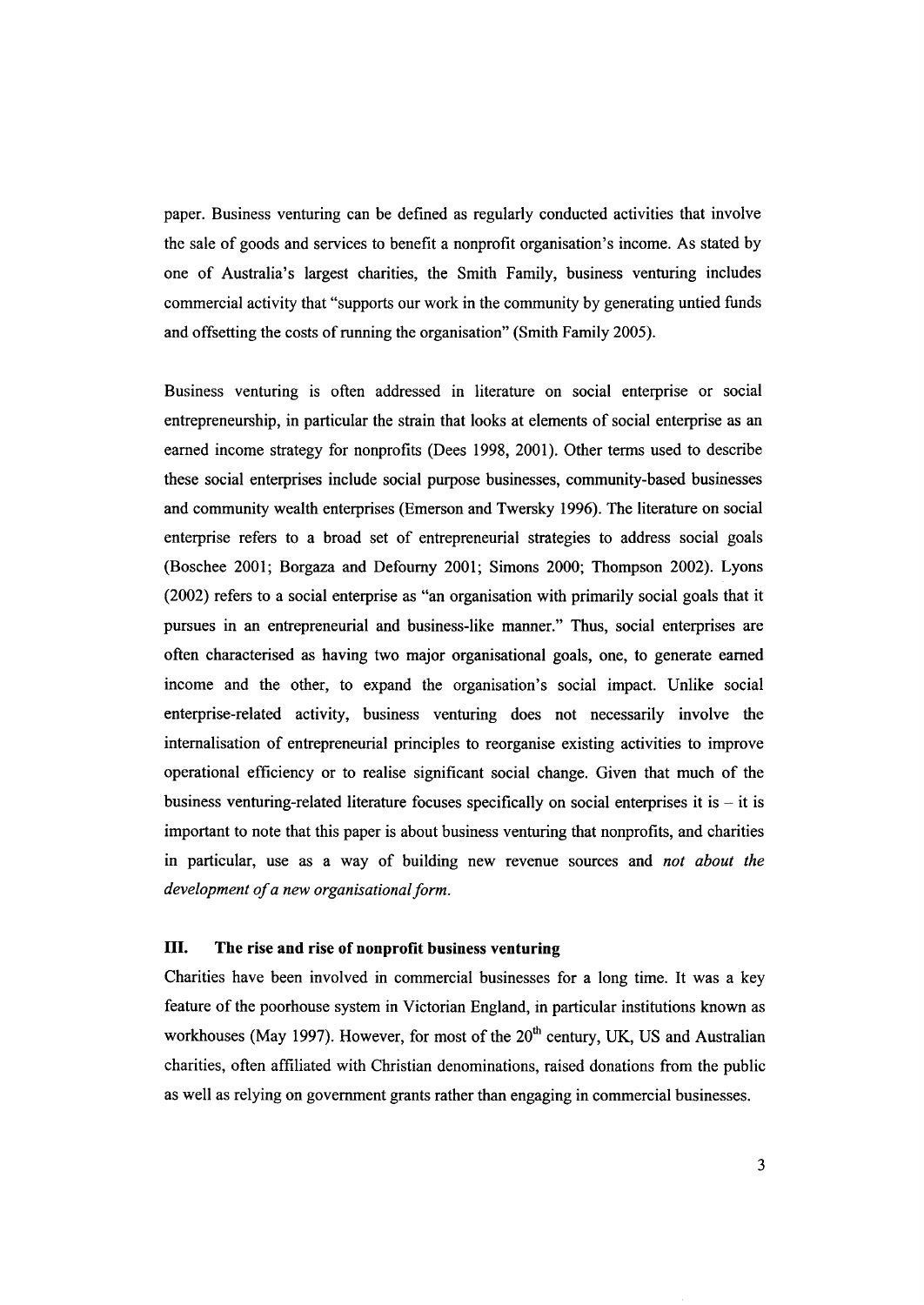Until recently, most nonprofit business venturing involved low risk, small-scale activities such as operating second-hand clothing outlets (charity shops); and were often directly mission-serving such as a few specialist nonprofits that operated businesses to employ people with disabilities. In Australia, one well known exception was the non-woven goods business run by the Smith Family. In the US, well known examples are the Goodwill Industries and the Scouts movement, such as Girl Scout cookies as well as museum stores.

More recently, interest among nonprofits in commercial practices and the breadth of these nonprofits' commercial operations has grown significantly. This development has occurred in a context where the nonprofit sector has assumed many welfare service provision functions previously provided by the state and where state funding has moved to contracting and project-based models (Lyons 1997; Nowland-Foreman 1998). This role has stretched nonprofit organisations' resources and stimulated them to find new ways to increase their revenues. In particular, income generated from business activities has become valued as a source of "unallocated" funds that can be used in any area of charitable work.<sup>i</sup>

## IV. Practitioner and academic perspectives

For many charities and those that study them, business venturing has become the new orthodoxy - accepted as the most logical response to a situation that calls for them to stretch limited resources. According to Australia's St Vincent de Paul Society:

"there is a wide acceptance within the Australian community that charities and related organisations conduct commercial activities to support their core services...What differentiates this type of "commercial" activity from that undertaken by for-profit organisations is that the profits are used directly for the core purpose of the organisation, that is, the relief of poverty, destitution, suffering or misfortune rather than distribution to shareholders" (quoted in the Commonwealth Department of the Treasury 2001 Ch 27)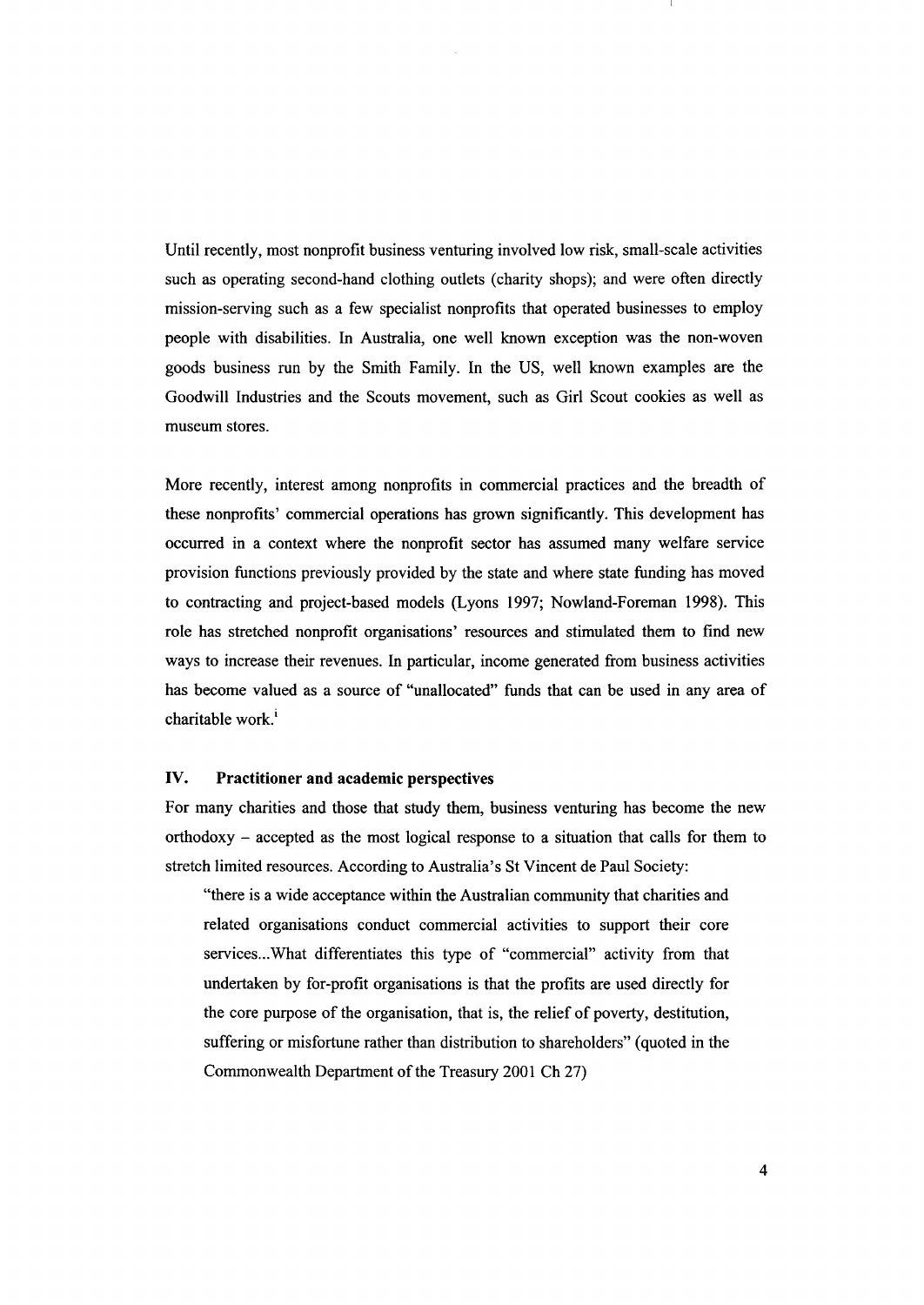This support for business venturing has occurred in a broader context characterised by the legitimising of the business model within the nonprofit sector (Kenny 2002; Frumkin 2003). This business-orientation is evident in much of the social enterprise literature where it is often assumed that social problems are best solved through a dose of "market medicine" (Deakin & Walsh, 1996). For example, the well-known social enterprise advocates Dees and Anderson note that:

"Increasingly we are turning to business methods and structures in our efforts to find more cost-effective and sustainable ways to address social problems and deliver socially important goods" (Dees and Anderson 2003: 16)

In this literature the ability to simultaneously fulfil charitable and commercial roles is not generally problematised and, in the case of the social enterprise literature, "going commercial" is often treated as a tenet of the social entrepreneurial approach. A consequence of this interpretation is that activities such as developing partnerships with business or establishing social enterprises are reinforced within the sector as good practice. In a 2003 survey by the Bridgespan Group of US nonprofit executives, over 50% of respondents said they believed earned income would play an important or extremely important role in bolstering their organisations' revenue in the future (Bridgespan Group 2005).

Part of the motivation within the sector to venture into the market stems not only from a desire to generate revenue but also to meet what many nonprofit executives perceive to be commonly-held expectations that their organisations will be considered to be more disciplined and effective if they appear more business-like.<sup>ii</sup> However, as Frumkin (2003) has observed, this new focus on commercial activity and the related move towards the adoption of business terminology - from funder to investor, evaluation to measurement, grant proposal to business plan – is sometimes a case of adopting new words for old ideas (Frumkin 2003: 14).

Other authors have described how business venturing can have the potentially negative consequences in terms of nonprofits' mission, capability, financial impact, legal aspects,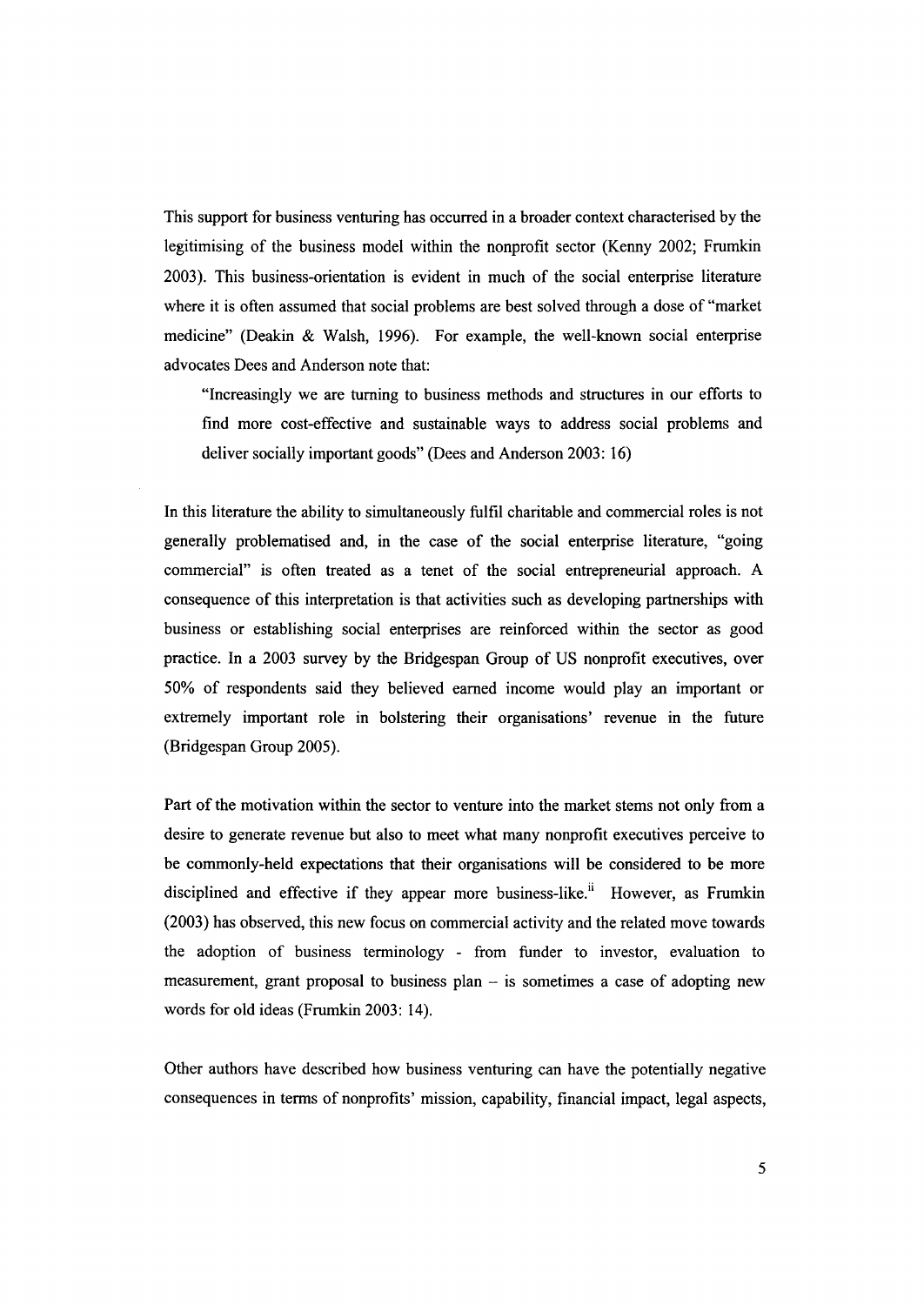community relations and public image (Chetkovich & Frumkin 2003; Frumkin & Andre-Clarke 2000; Ryan 1999; Keating 1998).

# v. Perspectives from business: funding good works or a source of unfair competitive advantage

Nonprofits compete with for profits in a number of key industries, most recently in areas such as child care, education and nursing homes. In Australia, there is fierce competition between the two breakfast cereal makers Kelloggs and the Seventh Day Adventist Church-owned company Sanitarium.<sup>iii</sup> In the UK, charity shops compete with major clothing stores (in 1992 there were around 3,480 charity shops in the UK with sales of £183.3 million; by 2002 there were 6,220 shops with total sales of £426.5 million in 2002 (Charity Finance 2002). In the United States, local YMCAs compete with for-profit health clubs; the American Association for Retired People vies for market share with forprofit insurance product providers and National Geographic is pitted against Discovery Channel in the competitive cable television market.

Competition from nonprofits has been an issue highlighted by various businesses. In Australia, Kelloggs and a consortium of for-profit health care related companies commissioned reports submitted to the Industry Commission inquiry into *Charitable Organisations in Australia* in 1995. The submissions argued that charitable groups had an unfair advantage when competing with for-profit organisations due to the taxation concessions which extend to their commercial operations. It presented various case studies of "unfair competition" and argued that in the health industry, for example, notfor-profit hospitals enjoy a tax advantage over for-profit hospitals equivalent to at least 5% of total costs.<sup>iv</sup> In the US, the International Health, Racquet & Sportsclub Association (IHRSA) has run an ongoing campaign against nonprofit health and racquet clubs operators such as the YMCA and the Jewish Community Center (JCe) (IHRSA 2003).

But are these interpretations of nonprofit business venturing shared by the public? Or, is nonprofit business venturing as warmly embraced as it is by many nonprofits and nonprofit researchers?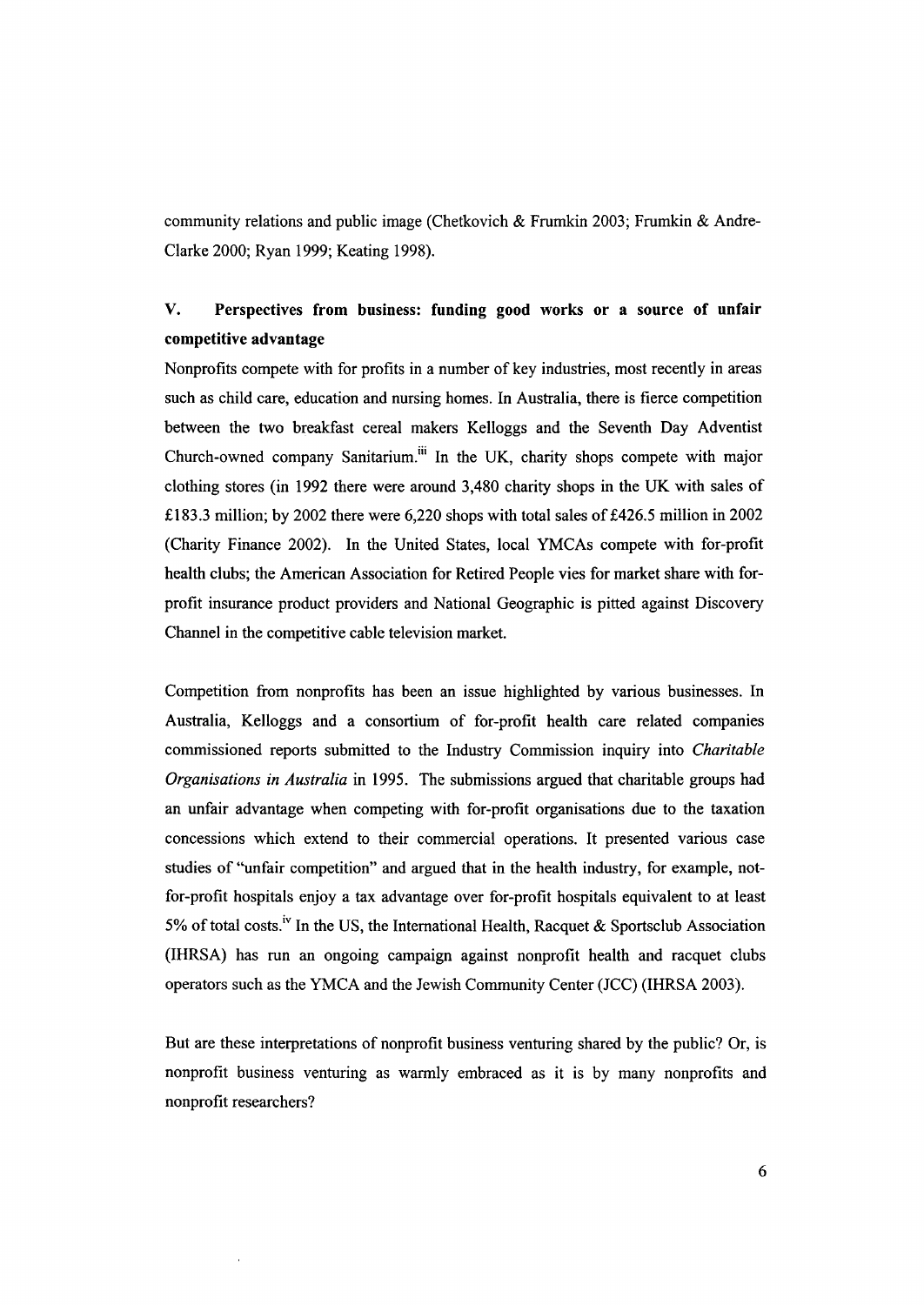## **VI. The media**

As many social scientists have acknowledged, it is difficult to tell what a "public" thinks. Ascertaining public opinion throws up major methodological challenges relating to how to examine public discourse. One approach has been to examine how an issue is dealt with by the mass media.

We sought to collect reports published in all major news and business publications in the UK, US and Australia over an 18 month period (from 1 September 2003 - 30 March 2005) that significantly focus on nonprofit organisations' involvement in commercial activities. To identify relevant articles we used the specialist media search engine *Factiva"* and searched major publications in each country by using - in different combinations - a variety of search words. The search terms were designed to cover a whole range of topics relating to business venturing and included terms such as nonprofits, not-for-profits, charities, NGOs, business venturing, social enterprise and social entrepreneurship along with terms such as community, economy, development and finance.

After examination of the relevant media articles relating to nonprofit business venturing we collated 17 articles that met our criteria. We readily acknowledge that these articles are indicative rather than definitive of recent media coverage. However, after analysis some key themes emerged. While some articles touched on several issues, the sample can be categorised on the basis of four key themes: business venturing as innovation; concerns with lack of transparency, corruption, misuse/ misallocation of funds involving business ventures (and some of these examining these issues' implications for taxation status); competition issues; and articles on other ethical dilemmas associated with blurring the distinction between the for-profit and nonprofit sectors .. A brief summary of these articles categorised according to these themes is presented in Table 1 (see appendix). While some of the articles do not specifically identify the activity involved as business venturing, they are symptomatic of the quandaries faced by nonprofits when embracing the business culture.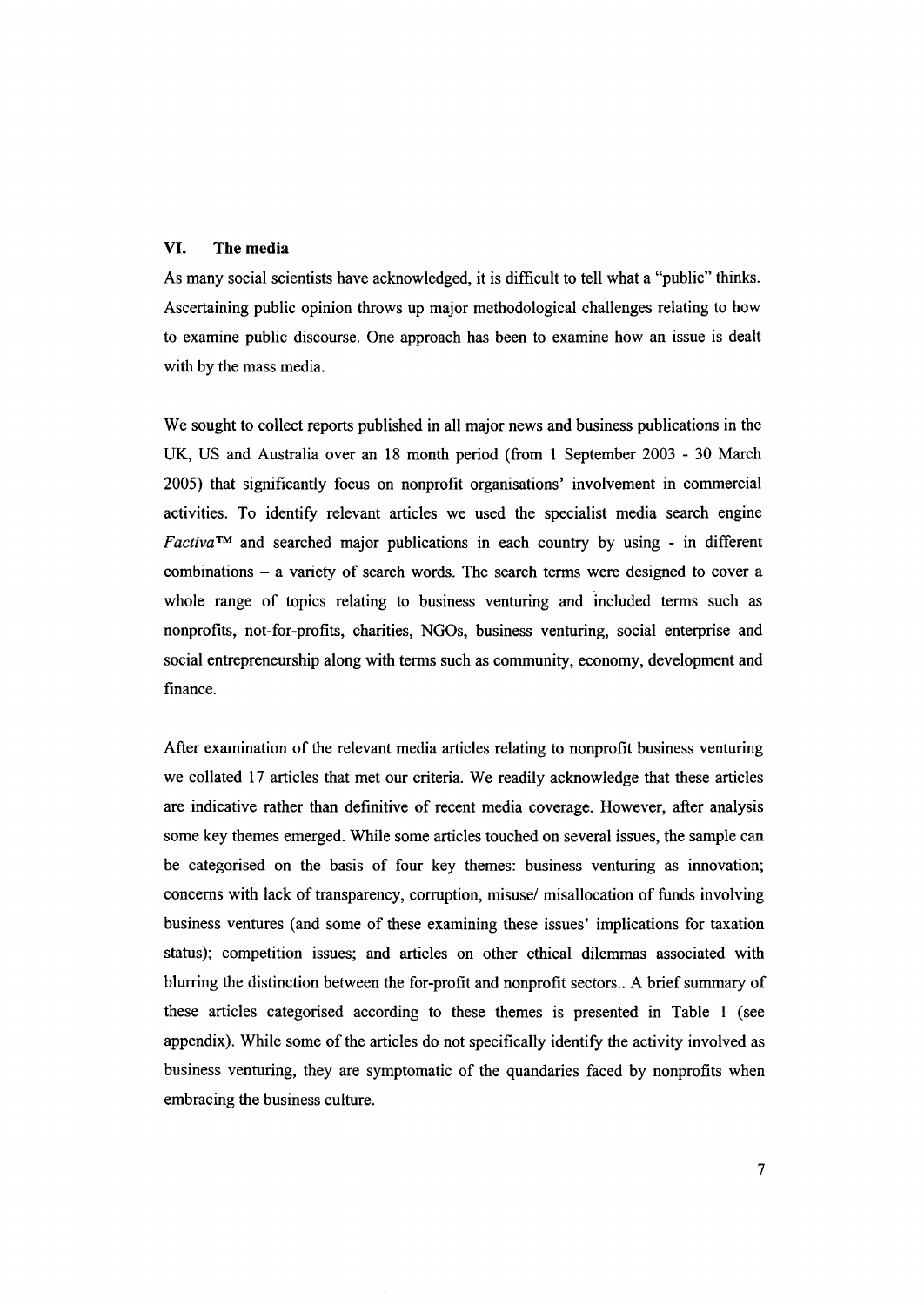As table I shows, a number of recent media reports adopt the same position as much of the social enterprise literature, with five articles advocating that remedies for current nonprofit management deficiencies can be found in the market. The majority of articles, however, appear less enthusiastic about nonprofits' burgeoning corporate orientation. For example, a recent article published in a major Australian business magazine was critical of charities' profit producing ventures in areas such as poker machines, pizza chains and producing a horse racing newspaper. The journalist Adele Ferguson writes:

"Without adequate supervision or transparency, the not-for-profit sector is a ticking time bomb. It would take just two or three scandals to harm all the good that the other charities are doing" *(Business Review Weekly, 2005).*

Another article in the UK newspaper, *The Times* warned that:

"Voluntary organisations must work harder to distinguish themselves if they want to retain public support. Charities are going to have to be clearer about what they are doing because the boundaries between the sectors are blurring ... How will the public tell the difference?" *(The Times,* 21 October 2003)

In an article titled "The \$70 billion sacred cow" the tone is clear:

"Are you sick of paying tax? Is your entrepreneurial drive being held back by over regulation? Would you like regular government assistance in expanding your business? Sizable corporate and private donations - no questions asked? Would you like to see your competition operate at a disadvantage? If you answer yes to any of these questions .. start your own charity or religion." *(Business Review Weekly 24* March 2005).

Bad press was also appearing in the United States. In 2003, *The Boston Globe* published several articles as part of a so-called "Spotlight series" on charities. According to one of these articles "The Globe's investigation of hundreds of foundations turned up cases of foundation executives using tax-exempt assets to propel for- profit businesses for their own benefit." It went on to state that "High pay and perks are the rule at foundations across the country. There are million-dollar salaries, luxury cars, generous pensions,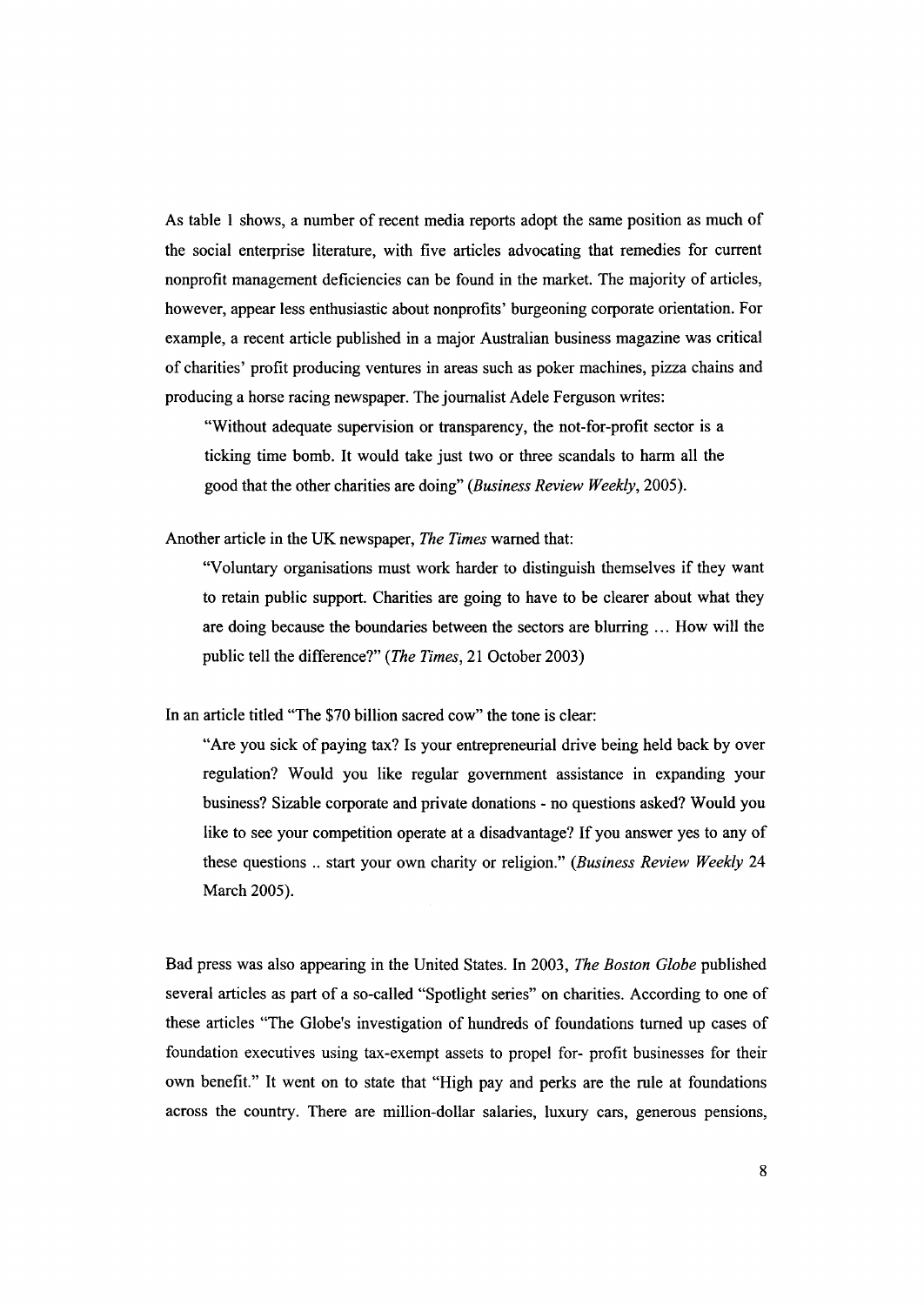health care benefits allotted for part-time trustees, and even private jets financed by organizations that, in exchange for significant tax benefits to their founders, support charitable causes." *The Boston Globe,* 3 December 2003.

Seven of the articles in Table 1 express concern about a lack of transparency, corruption, or some other kind of possible malfeasance such as charities selling donor's names. These reports highlight the need for nonprofits to carefully consider how to conduct business ventures and astutely weigh its possible benefits against any possible reputational or other risks. This is because reputation is perhaps a nonprofit's most valuable asset.

### VII. Business venturing: **profitable or** expensive?

"Reputation, reputation, reputation! Oh, I have/ lost my reputation. I have lost the immortal part of myself, and what remains is bestial. My reputation,/ Iago, my reputation!" (Cassio in *Othello* 2.3.262-265).

While there has been widespread promotion of and engagement in commercial activities these media reports suggest that some nonprofits are not sensitised to some potentially serious implications.

Given the widespread support and practice of nonprofit business venturing, it is interesting to note the findings of Foster and Bradach's (2005) study into several nonprofits that have recently ventured into commercial operations. The study found that business venturing can present serious financial risks with only a few of the organisations that were studied showing that they had actually made any money. The authors identify two main reasons for the failure of such ventures. One is that mission serving and profit making imperatives often work against each other - they cite the example of hiring the disadvantaged. The other reason, they claim, is that nonprofits' executives tend to overlook the distinction between revenue and profit. They write "For example, a youth services organization that had received funding to launch a food products enterprise hired young people and began making salad dressing. The nonprofit believed it spent \$3.15 to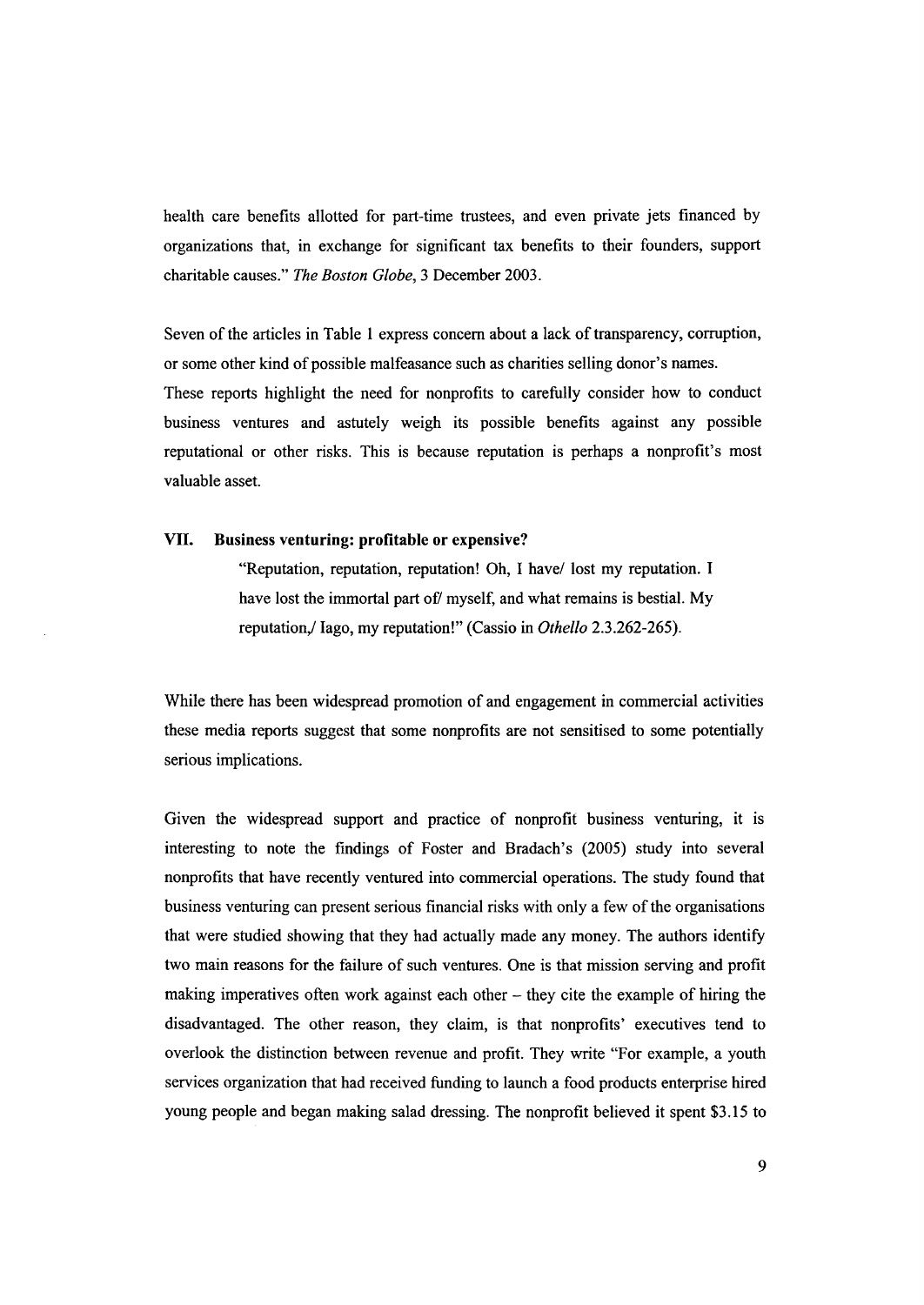produce each bottle of dressing that was sold for \$3.50. But when expenses such as unused ingredients and managers' salaries were factored in, the cost per bottle reached a staggering \$90." Foster and Bradach note that this was in contrast to most nonprofit executives' expectations: "When we examined how non-profits evaluate possible ventures, we discovered a pattern of unwarranted optimism. The potential returns are often exaggerated, and the challenges of running a successful business are routinely discounted" (Foster and Bradach 2005, p.3).

A review of recent media treatment highlights broader issues relevant to an increasingly competitive nonprofit sector. In particular, it appears that the key challenge is to harmonise commercial success and mission realisation. Frumkin argues that:

"The alignment of strategy with mission requires a careful appreciation of the tradeoffs involved in securing the fee-based and donative revenues necessary to support the work of an organization while protecting the public benefits that justify the special status of nonprofit organizations' (Frumkin 2003: 39).

### **VIII. Conclusion**

Nonprofit business venturing has created new opportunities and new challenges for the sector. Business venturing has the potential to bring innovation to nonprofit management and operations and to provide an opportunity for nonprofits to augment scarce resources. This latter benefit is particularly attractive at a time when demand for nonprofit services far outstrips sector resources.

It is important, however, that nonprofits understand the meanings and contestation surrounding business venturing, and social enterprise more broadly, if they are to apply it critically and reflectively in practice and participate in contemporary debates about its place in nonprofit management. In particular, nonprofits need to be aware of the risks of being seen by the public as more of a business than a social agency and develop ways to respond to public distrust or scepticism. This is important also if the sector is to understand and appropriately respond to criticism by for-profits that are concerned about increased competition.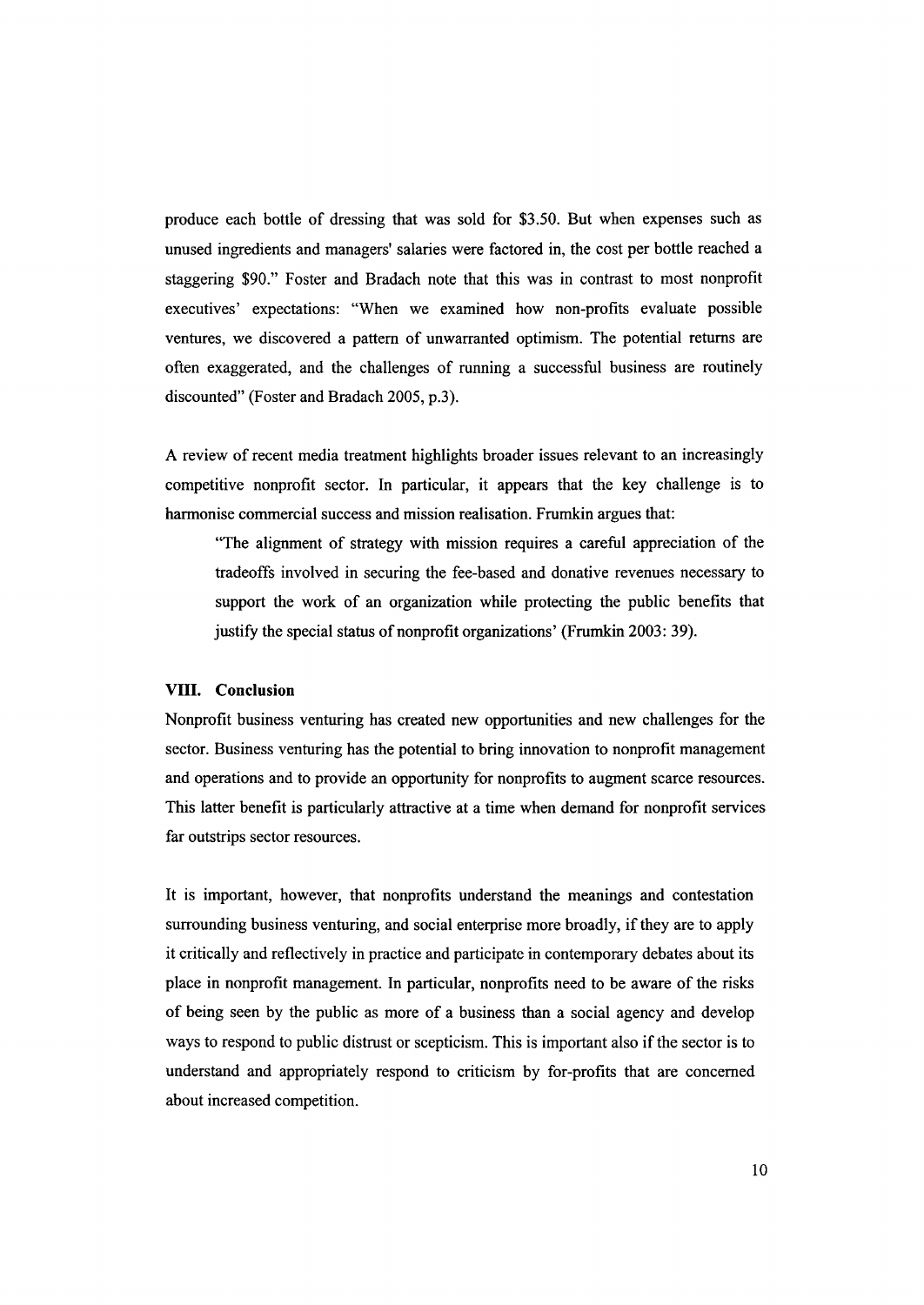Nonprofits should also be aware of the potential for business venturing to challenge nonprofit organisational culture. In particular, that a new focus on the market does not lead to "value creep" and erode the moral foundations upon which these nonprofit organisations are built. Unchecked some nonprofits' organisational cultures may drift toward competitively and economically based values where strategies deliberately avoid some services due to their non-marketable features.

To explore the new possibilities of commercialisation and to avoid its perils, nonprofits need to craft their strategies carefully. In considering business ventures nonprofits should pay attention to the organisation's mission, its capability, the financial impact, legal and taxation aspects, implications for community relations, and professional and ethical considerations. It is important that nonprofits are aware of these risks and take steps to minimize them. This strategy will require a strong commitment to transparency based on assuming a comprehensive approach to governmental compliance and internal recordkeeping.

Whether nonprofits follow this path or not, one certainty is that they will continue to become increasingly business-like as they strive for more creative forms of fundraising. The challenge is to make sure this new, more commercially aware model does not damage their status as agents for social justice.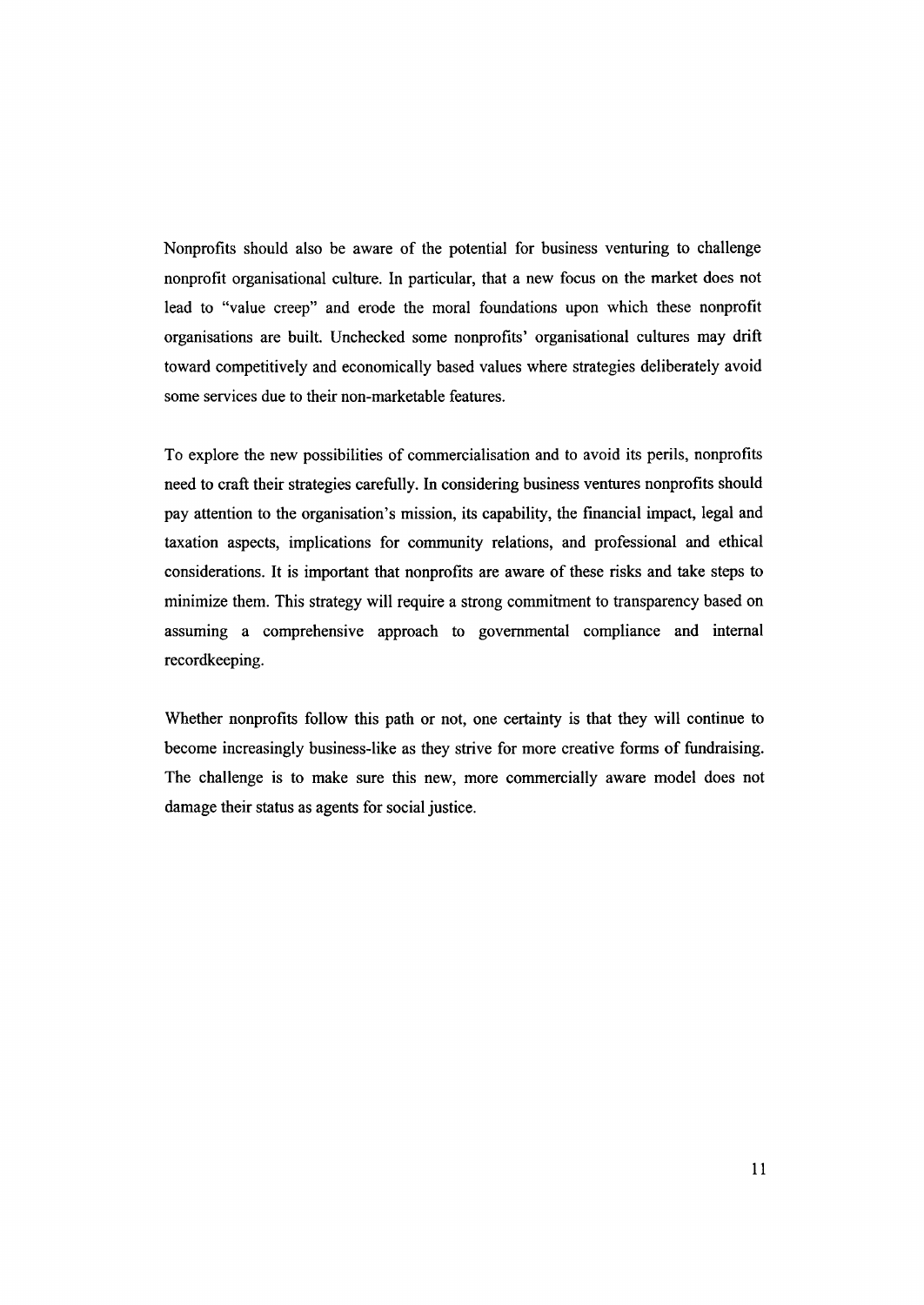### *List of References*

ATO (Australian Tax Office) (2005a). *Endorsement as an income tax exempt charity-Income tax guide for non-profit organisations.*

http://www.ato.gov.au/print.asp?doc=/content/34308.htm&page=1

- ATO (Australian Tax Office) (2005b). *Income tax and fringe benefits tax: charities. Taxation Ruling TR 2005/21.* <http://law.ato.gov.au/pdf7tr05-021.pdf>
- Bemacchi, G. (2004). "Special Report: Minding the Managers Crucial To Hedge Fund Success". *Nonprofit Times,* November 1,2004.
- Billitteri, T. (2000). "Venturing a Bet on Giving". *The Chronicle of Philanthropy,* June 1, pp. 1, 7-12.
- Boschee, 1. (2001). "Eight basic principles for nonprofit entrepreneurs". *Nonprofit World,* July-August 2001, pp. 15-18.
- Boschee, 1., Emerson, J., Sealey, K., and W. Sealey (eds.) (2000). *A Reader in Social Enterprise.* Boston: Pearson Custom Publishers.
- Borgaza, C and J. Defoumy (eds.) (2001). *The Emergence of Social Enterprise.* London: Routledge.
- Bridgespan Group (2005). *Strategies for Social Impact Knowledge Letter,* Winter 2005. http://knowledge.bridgespangroup.org/knowledgeletters/winter2005/#perspective1
- Brown, P. (1986). *The Complete Guide to Money Making Ventures for Nonprofit Organizations.* Washington, DC: Taft Publishing Group.
- Bryant, R. (2002). "False Prophets? Mutant NGOs and Philippine Environmentalism". *Society* & *Natural Resources,* Volume 15, Number 7. pp. 629-639.

Charity Commission for England and Wales (2001). *CC35 - Charities and Trading.* Charities Commission for England and Wales website: http://www.charitycommission.gov .uk/publications/cc35 .asp

Charity Finance (2002). *Charity Shops Survey.* London: Plaza Publishing.

Commonwealth Department of the Treasury (2001). Report of the Inquiry into the Definition of Charities and Related Organisations: June 2001

http://www.cdi.gov.au/htmllnquiry/publish.htm

- Chetkovich, C. and P. Frumkin (2003). "Balancing Margin and Mission: Nonprofit Competition in Charitable Versus Fee-Based Programs". *Administration* & *Society,* Volume 35, Number 5. pp. 564-596.
- Deakin, N and K. Walsh (1996). "The enabling state: The role of markets and contracts". *Public Administration,* Volume 74, Number 1, pp. 33-48
- Dees, J. G. (1998). "Enterprising Non-Profits: What Do You Do When Traditional Sources of Funding Fall Short?". *Harvard Business Review,* January-February, pp. 5-15
- Dees, J. G. (2001). The Meaning of "Social Entrepreneurship" Duke University, Centre of Advancement of Social Entrepreneurship Website:

http://www.fuqua.duke.edu/centers/case/documents/dees SE.pdf

- Dees, J. G. and B. Anderson (2003). "Sector-Bending: Blurring Lines Between Nonprofit and For-Profit". *Society,* Volume 40, Number 4, pp. 16-27,
- Emerson, 1. and F. Twersky (1996). *New Social Entrepreneurs: The Success, Challenge and Lessons of Nonprofit, Enterprise Creation.* San Francisco: Roberts Foundation.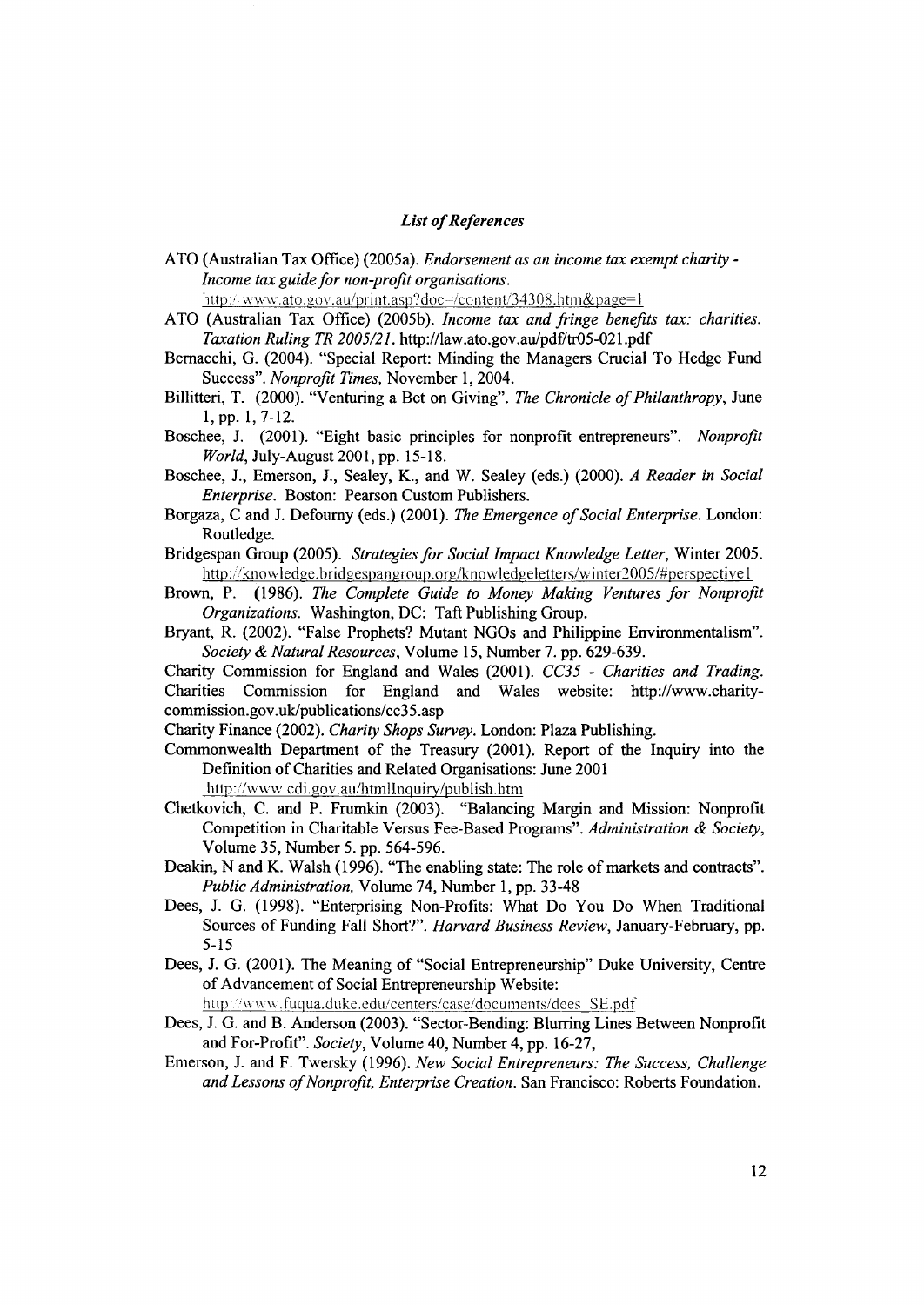Finkelstein, K.E. (1996). "Blood Money". *The New Republic.* Volume 215, Number 7, pp.17-18.

- Fremont-Smith, M. R. and A. Kosaras (2003) *Wrongdoing by Officers and Directors of Charities: A Survey of Press Reports 1995-2002.* Hauser Centre for Nonprofit Organizations, Working Paper No. 20. Cambridge, MA: Kennedy School of Government, Harvard University.
- Frumkin, P. (2003). "Inside Venture Philanthropy". *Society,* Volume 40, Number 4, pp. 7-15.
- Foster, W. and J. Bradach (2005). "Should Nonprofits Seek Profits?", *Harvard Business Review.* February, pp.92-100.
- Gamson, W. (1988). "Political Discourse and Collective Action" in *From Structure to Action: Comparing Movement Participation Across Cultures.* International Social Movement Research, vol. 1, B. Klandermans, H. Kriesei, and S. Tarrow (eds.) Greenwich, Conn.: JAI Press. pp. 219-47.
- Gardiner, J. (1993). "Defining Corruption". *Corruption and Reform,* Volume 7, Number 4, pp. 417-425.
- Gibelman, M. and S. R Gelman (2001). "Very Public Scandals: Nongovernmental Organizations in Trouble". *Voluntas,* Volume. 12, Number 1, pp. 49 - 66.
- Harvard Business School (2004). Venture Capital Module IV (Prepared by Prof. Josh Lerner) <http://vvvvw.people.hbs.edu/jlerner/mod4.html>
- Hurwit and Associates (2005). *Legal Perspectives for Nonprofit Managers.* http://www.hurwitassociates.com/index.html#
- IHRSA (2003). Unfair *Competition from Tax-Exempt Organizations: An IHRSA Position Paper* <http://ihrsa.org/fc/taxexemptpp.pdf>
- Industry Commission (1995). *Industry Commission inquiry into Charitable Organisations in Australia* Report No. 45 16 June 1995 Melbourne: Australian Government Publishing Service
- Keating, M. (1998). "Charity shops: faith, hope and tax relief', *The Guardian.*
- Kenny, S. (2002). "Tensions and dilemmas in community development: new discourses, new Trojans?". *Community Development Journal,* Volume 37, Number 4, pp. 316- 326.
- Lyons, M. (2002). *What's New about Social Enterprise?* Paper to 6th ANZTSR Conference Auckland 27-29 November 2002.
- Lyons, M. ed. (1997) "Contracting for Care". *Third Sector Review Special Issue* vol. 3.
- May, T. (1997). *The Victorian Workhouse,* Princes Risborough, Buckinghamshire: Shire Publications Ltd.
- Moodie, G. C. (1980). "On Political Scandals and Corruption". *Government and Opposition,* Volume 15, Number 2, pp. 208-222
- Morales, Jr. H. R. (1997). "Earning Income through Trade and Exchange" in Leslie M. Fox and S. Bruce Schearer (eds.), *Sustaining Civil Society: Strategies for Resource Mobilization,* pp. 21-44. Washington, DC: CIVICUS,
- Nowland-Foreman, G. (1998). "Purchase-of-service contracting, voluntary organizations and civil society: Dissecting the goose that lays the golden eggs?". *American Behavioral Scientist,* Volume 42, pp. 108-123.
- Onyx, J., (2000) "Power, social capital and accountability". *Third Sector Review,* Volume 6, pp. 59-70.